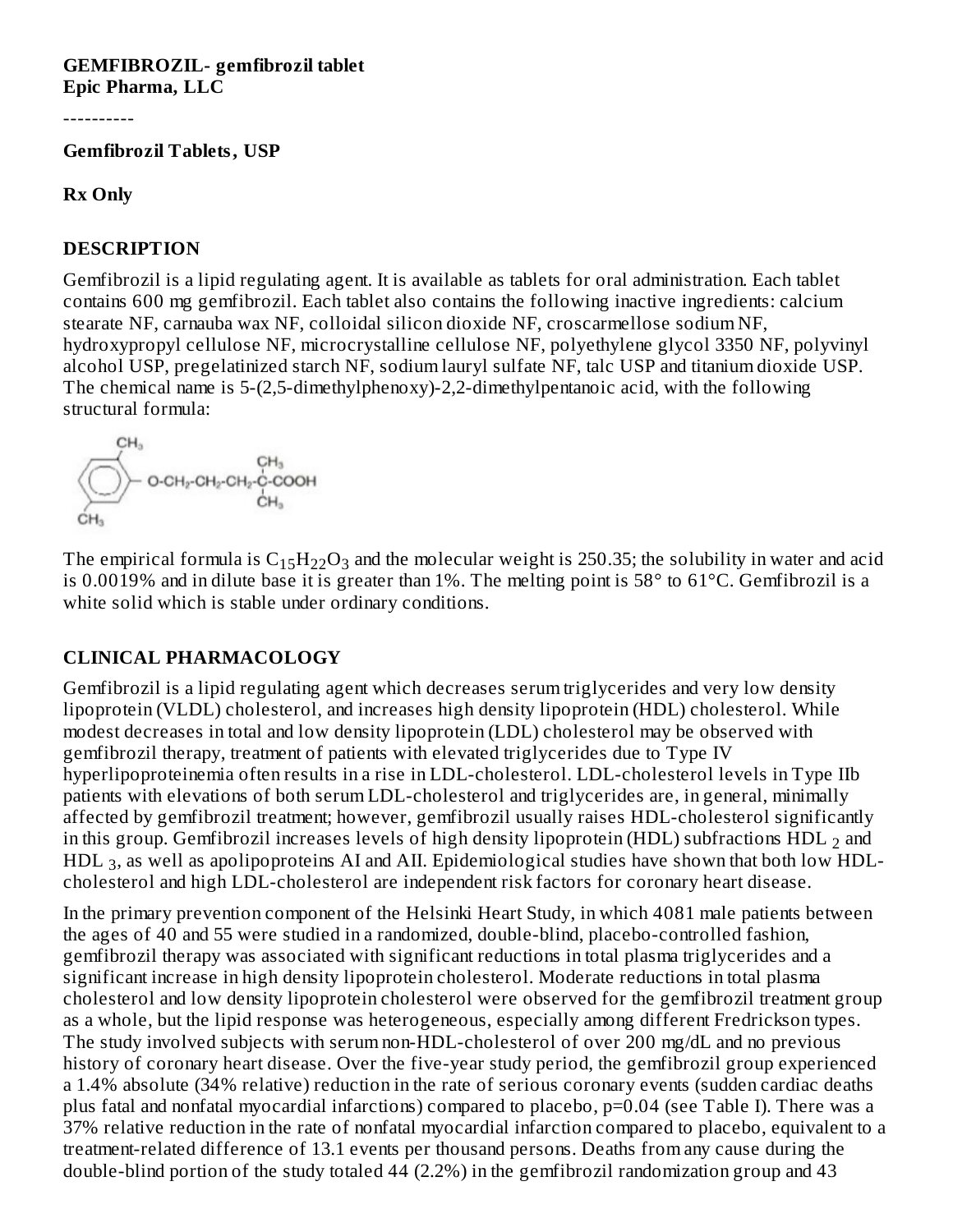**Table I: Reduction in CHD Rates (events per 1000 patients) by Bas eline Lipids\* in the Helsinki Heart Study, Years 0-5 †**

|                      | <b>All Patients</b> |  |                  | $LDL-C > 175;$<br>$HDL-C > 46.4$ |    | $LDL-C > 175;$<br>TG > 177 |  | $LDL-C > 175;$<br>$TG > 200$ ;<br>$HDL-C < 35$ |     |     |    |     |
|----------------------|---------------------|--|------------------|----------------------------------|----|----------------------------|--|------------------------------------------------|-----|-----|----|-----|
| Incidence of         |                     |  | $\mathrm{Dif}$ § |                                  |    | Dif                        |  |                                                | Dif |     |    | Dif |
| $E$ vents $\ddagger$ | 4 <sub>1</sub>      |  | 14               | 32                               | 29 |                            |  | 44                                             |     | 149 | 64 | 85  |

\* lipid values in mg/dL at baseline

<sup>†</sup>P = placebo group; G = Gemfibrozil group

§ difference in rates between placebo and gemfibrozil groups

 $\ddagger$  fatal and nonfatal myocardial infarctions plus sudden cardiac deaths (events per 1000 patients over 5 years)

Among Fredrickson types, during the 5-year double-blind portion of the primary prevention component of the Helsinki Heart Study, the greatest reduction in the incidence of serious coronary events occurred in Type IIb patients who had elevations of both LDL-cholesterol and total plasma triglycerides. This subgroup of Type IIb gemfibrozil group patients had a lower mean HDL-cholesterol level at baseline than the Type IIa subgroup that had elevations of LDL-cholesterol and normal plasma triglycerides. The mean increase in HDL-cholesterol among the Type IIb patients in this study was 12.6% compared to placebo. The mean change in LDL-cholesterol among Type IIb patients was –4.1% with gemfibrozil compared to a rise of 3.9% in the placebo subgroup. The Type IIb subjects in the Helsinki Heart Study had 26 fewer coronary events per thousand persons over five years in the gemfibrozil group compared to placebo. The difference in coronary events was substantially greater between gemfibrozil and placebo for that subgroup of patients with the triad of LDL-cholesterol >175 mg/dL (>4.5 mmol), triglycerides >200 mg/dL (>2.2 mmol), and HDL-cholesterol <35 mg/dL (<0.90 mmol) (see Table I).

Further information is available from a 3.5 year (8.5 year cumulative) follow-up of all subjects who had participated in the Helsinki Heart Study. At the completion of the Helsinki Heart Study, subjects could choose to start, stop, or continue to receive gemfibrozil; without knowledge of their own lipid values or double-blind treatment, 60% of patients originally randomized to placebo began therapy with gemfibrozil and 60% of patients originally randomized to gemfibrozil continued medication. After approximately 6.5 years following randomization, all patients were informed of their original treatment group and lipid values during the five years of the double-blind treatment. After further elective changes in gemfibrozil treatment status, 61% of patients in the group originally randomized to gemfibrozil were taking drug; in the group originally randomized to placebo, 65% were taking gemfibrozil. The event rate per 1000 occurring during the open-label follow-up period is detailed in Table II.

| Table II: Cardiac Events and All-Cause Mortality (events per 1000 patients) Occurring During |  |
|----------------------------------------------------------------------------------------------|--|
| the 3.5 Year Open-Label Follow-up to the Helsinki Heart Study*                               |  |

| Groups:                | $PDropN=215$ $PNN=494$ |      |      | PGN=1283 GDropN=221 GNN=574 |      | $GGN=1207$ |
|------------------------|------------------------|------|------|-----------------------------|------|------------|
| Cardiac<br>Events      | 38.8                   | 22.9 | 22.5 | 37.2                        | 28.3 | 25.4       |
| All-Cause<br>Mortality | 41.9                   | 22.3 | 15.6 | 72.3                        | 19.2 | 24.9       |

\*The six open-label groups are designated first by the original randomization  $(P = placebo,$  $G =$  Gemfibrozil) and then by the drug taken in the follow-up period (N = Attend clinic but took no drug,  $G =$  Gemfibrozil, Drop = No attendance at clinic during open-label).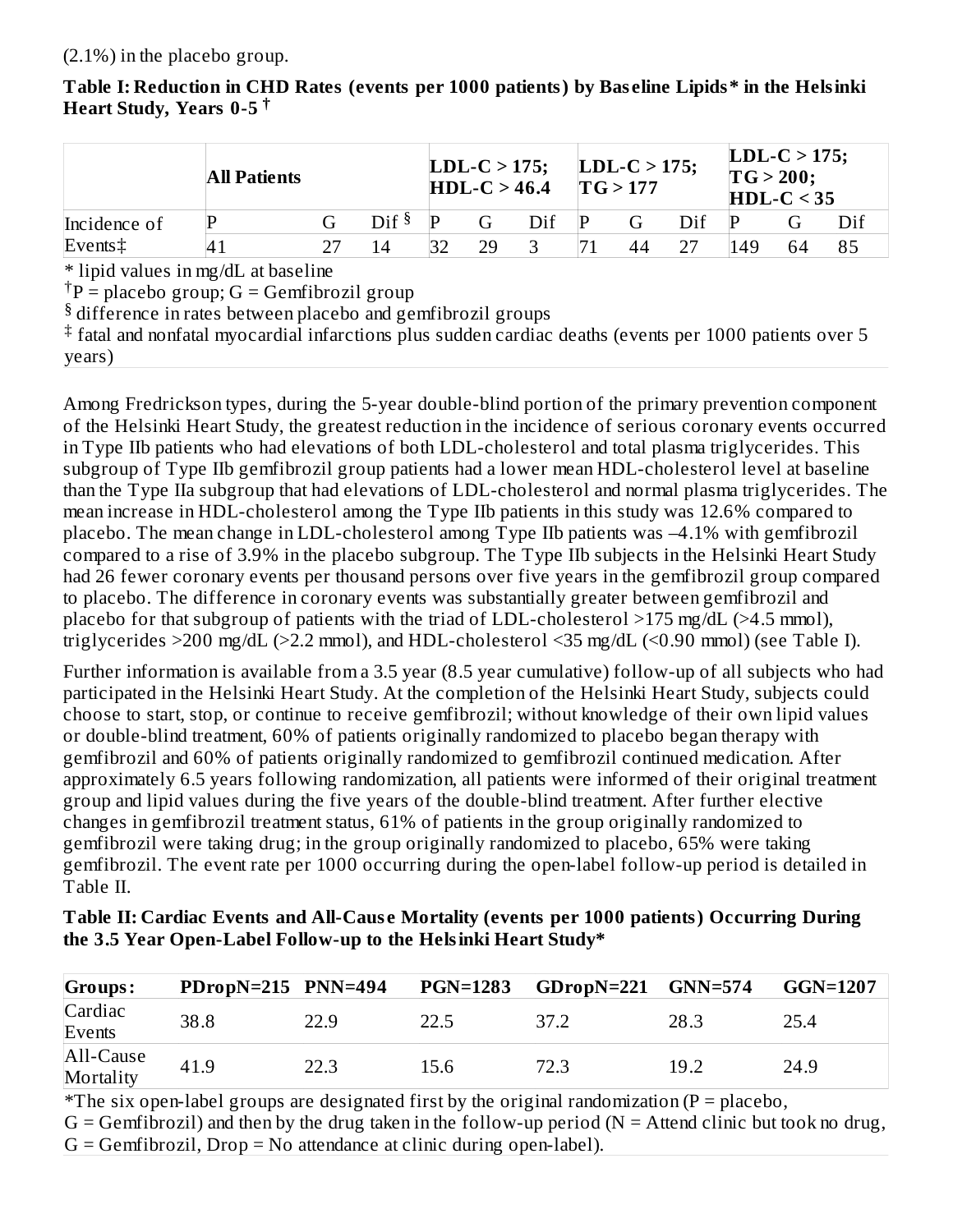Cumulative mortality through 8.5 years showed a 20% relative excess of deaths in the group originally randomized to gemfibrozil versus the originally randomized placebo group and a 20% relative decrease in cardiac events in the group originally randomized to gemfibrozil versus the originally randomized placebo group (see Table III). This analysis of the originally randomized "intent-to-treat'' population neglects the possible complicating effects of treatment switching during the open-label phase. Adjustment of hazard ratios, taking into account open-label treatment status from years 6.5 to 8.5, could change the reported hazard ratios for mortality toward unity.

**Table III: Cardiac Events, Cardiac Deaths, Non-Cardiac Deaths, and All-Caus e Mortality in the Helsinki Heart Study, Years 0–8.5\***

| Event                       | Gemfibrozil at<br><b>Study Start</b> | <b>Placebo at Study</b><br><b>Start</b> | Gemfibrozil:<br><b>Placebo Hazard</b><br>Ratio <sup>†</sup> | CI Hazard Ratio $\ddagger$ |
|-----------------------------|--------------------------------------|-----------------------------------------|-------------------------------------------------------------|----------------------------|
| Cardiac Events <sup>§</sup> | 110                                  | 131                                     | 0.80                                                        | $ 0.62 - 1.03 $            |
| Cardiac Deaths              | 36                                   | 38                                      | 0.98                                                        | $0.63 - 1.54$              |
| Non-Cardiac Deaths 65       |                                      | 45                                      | 1.40                                                        | $ 0.95 - 2.05 $            |
| All-Cause Mortality 101     |                                      | 83                                      | 1.20                                                        | $ 0.90 - 1.61 $            |

\*Intention-to-Treat Analysis of originally randomized patients neglecting the open-label treatment switches and exposure to study conditions.

Hazard ratio for risk event in the group originally randomized to gemfibrozil compared to the group † originally randomized to placebo neglecting open-label treatment switch and exposure to study conditions.

 $\ddagger$ 95% confident intervals of gemfibrozil: placebo group hazard ratio  $\S$ Fatal and non-fatal myocardial infarctions plus sudden cardiac deaths over the 8.5 year period.

It is not clear to what extent the findings of the primary prevention component of the Helsinki Heart Study can be extrapolated to other segments of the dyslipidemic population not studied (such as women, younger or older males, or those with lipid abnormalities limited solely to HDL-cholesterol) or to other lipid-altering drugs.

The secondary prevention component of the Helsinki Heart Study was conducted over five years in parallel and at the same centers in Finland in 628 middle-aged males excluded from the primary prevention component of the Helsinki Heart Study because of a history of angina, myocardial infarction, or unexplained ECG changes. The primary efficacy endpoint of the study was cardiac events (the sum of fatal and non-fatal myocardial infarctions and sudden cardiac deaths). The hazard ratio (Gemfibrozil:placebo) for cardiac events was 1.47 (95% confidence limits 0.88 to 2.48, p=0.14). Of the 35 patients in the gemfibrozil group who experienced cardiac events, 12 patients suffered events after discontinuation from the study. Of the 24 patients in the placebo group with cardiac events, 4 patients suffered events after discontinuation from the study. There were 17 cardiac deaths in the gemfibrozil group and 8 in the placebo group (hazard ratio 2.18; 95% confidence limits 0.94 to 5.05, p=0.06). Ten of these deaths in the gemfibrozil group and 3 in the placebo group occurred after discontinuation from therapy. In this study of patients with known or suspected coronary heart disease, no benefit from gemfibrozil treatment was observed in reducing cardiac events or cardiac deaths. Thus, gemfibrozil has shown benefit only in selected dyslipidemic patients without suspected or established coronary heart disease. Even in patients with coronary heart disease and the triad of elevated LDL-cholesterol, elevated triglycerides, plus low HDL-cholesterol, the possible effect of gemfibrozil on coronary events has not been adequately studied.

No efficacy in the patients with established coronary heart disease was observed during the Coronary Drug Project with the chemically and pharmacologically related drug, clofibrate. The Coronary Drug Project was a 6-year randomized, double-blind study involving 1000 clofibrate, 1000 nicotinic acid, and 3000 placebo patients with known coronary heart disease. A clinically and statistically significant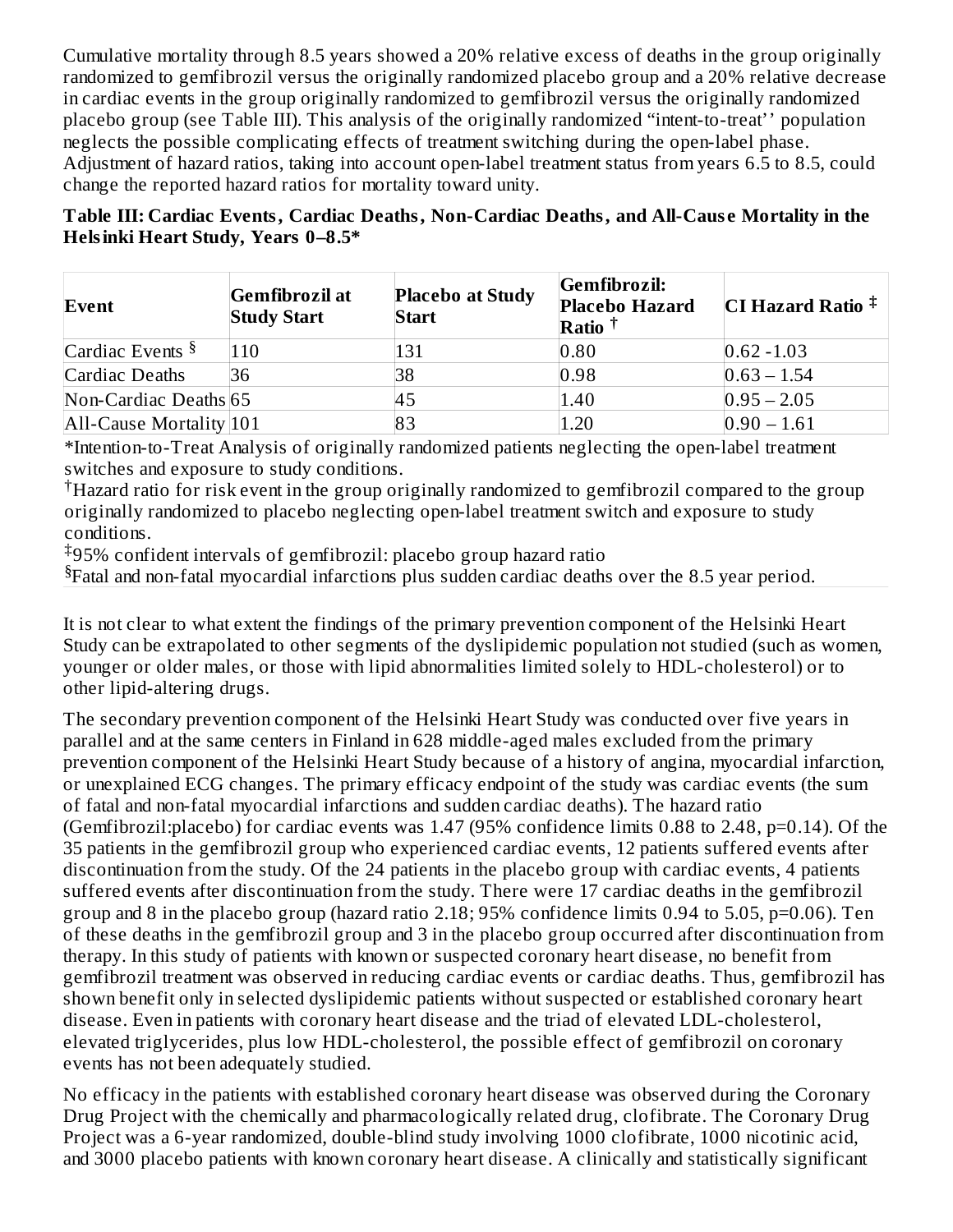reduction in myocardial infarctions was seen in the concurrent nicotinic acid group compared to placebo; no reduction was seen with clofibrate.

The mechanism of action of gemfibrozil has not been definitely established. In man, gemfibrozil has been shown to inhibit peripheral lipolysis and to decrease the hepatic extraction of free fatty acids, thus reducing hepatic triglyceride production. Gemfibrozil inhibits synthesis and increases clearance of VLDL carrier apolipoprotein B, leading to a decrease in VLDL production.

Animal studies suggest that gemfibrozil may, in addition to elevating HDL-cholesterol, reduce incorporation of long-chain fatty acids into newly formed triglycerides, accelerate turnover and removal of cholesterol from the liver, and increase excretion of cholesterol in the feces. Gemfibrozil is well absorbed from the gastrointestinal tract after oral administration. Peak plasma levels occur in 1 to 2 hours with a plasma half-life of 1.5 hours following multiple doses.

Gemfibrozil is completely absorbed after oral administration of gemfibrozil tablets, reaching peak plasma concentrations 1 to 2 hours after dosing. Gemfibrozil pharmacokinetics are affected by the timing of meals relative to time of dosing. In one study (ref. 4), both the rate and extent of absorption of the drug were significantly increased when administered 0.5 hour before meals. Average AUC was reduced by 14 to 44% when gemfibrozil was administered after meals compared to 0.5 hour before meals. In a subsequent study, rate of absorption of gemfibrozil was maximum when administered 0.5 hour before meals with the C  $_{\rm max}$  50 to 60% greater than when given either with meals or fasting. In this study, there were no significant effects on AUC of timing of dose relative to meals (see **DOSAGE AND ADMINISTRATION**).

Gemfibrozil mainly undergoes oxidation of a ring methyl group to successively form a hydroxymethyl and a carboxyl metabolite. Approximately seventy percent of the administered human dose is excreted in the urine, mostly as the glucuronide conjugate, with less than 2% excreted as unchanged gemfibrozil. Six percent of the dose is accounted for in the feces. Gemfibrozil is highly bound to plasma proteins and there is potential for displacement interactions with other drugs (see **PRECAUTIONS**).

#### **INDICATIONS AND USAGE**

Gemfibrozil tablets, USP are indicated as adjunctive therapy to diet for:

1. Treatment of adult patients with very high elevations of serum triglyceride levels (Types IV and V hyperlipidemia) who present a risk of pancreatitis and who do not respond adequately to a determined dietary effort to control them. Patients who present such risk typically have serum triglycerides over 2000 mg/dL and have elevations of VLDL-cholesterol as well as fasting chylomicrons (Type V hyperlipidemia). Subjects who consistently have total serum or plasma triglycerides below 1000 mg/dL are unlikely to present a risk of pancreatitis. Gemfibrozil therapy may be considered for those subjects with triglyceride elevations between 1000 and 2000 mg/dL who have a history of pancreatitis or of recurrent abdominal pain typical of pancreatitis. It is recognized that some Type IV patients with triglycerides under 1000 mg/dL may, through dietary or alcoholic indiscretion, convert to a Type V pattern with massive triglyceride elevations accompanying fasting chylomicronemia, but the influence of gemfibrozil therapy on the risk of pancreatitis in such situations has not been adequately studied. Drug therapy is not indicated for patients with Type I hyperlipoproteinemia, who have elevations of chylomicrons and plasma triglycerides, but who have normal levels of very low density lipoprotein (VLDL). Inspection of plasma refrigerated for 14 hours is helpful in distinguishing Types I, IV, and V hyperlipoproteinemia.

2. Reducing the risk of developing coronary heart disease **only** in Type IIb patients without history of or symptoms of existing coronary heart disease who have had an inadequate response to weight loss, dietary therapy, exercise, and other pharmacologic agents (such as bile acid sequestrants and nicotinic acid, known to reduce LDL-and raise HDL-cholesterol) **and** who have the following triad of lipid abnormalities: low HDL-cholesterol levels in addition to elevated LDL-cholesterol and elevated triglycerides (see **WARNINGS, PRECAUTIONS**, and **CLINICAL PHARMACOLOGY**). The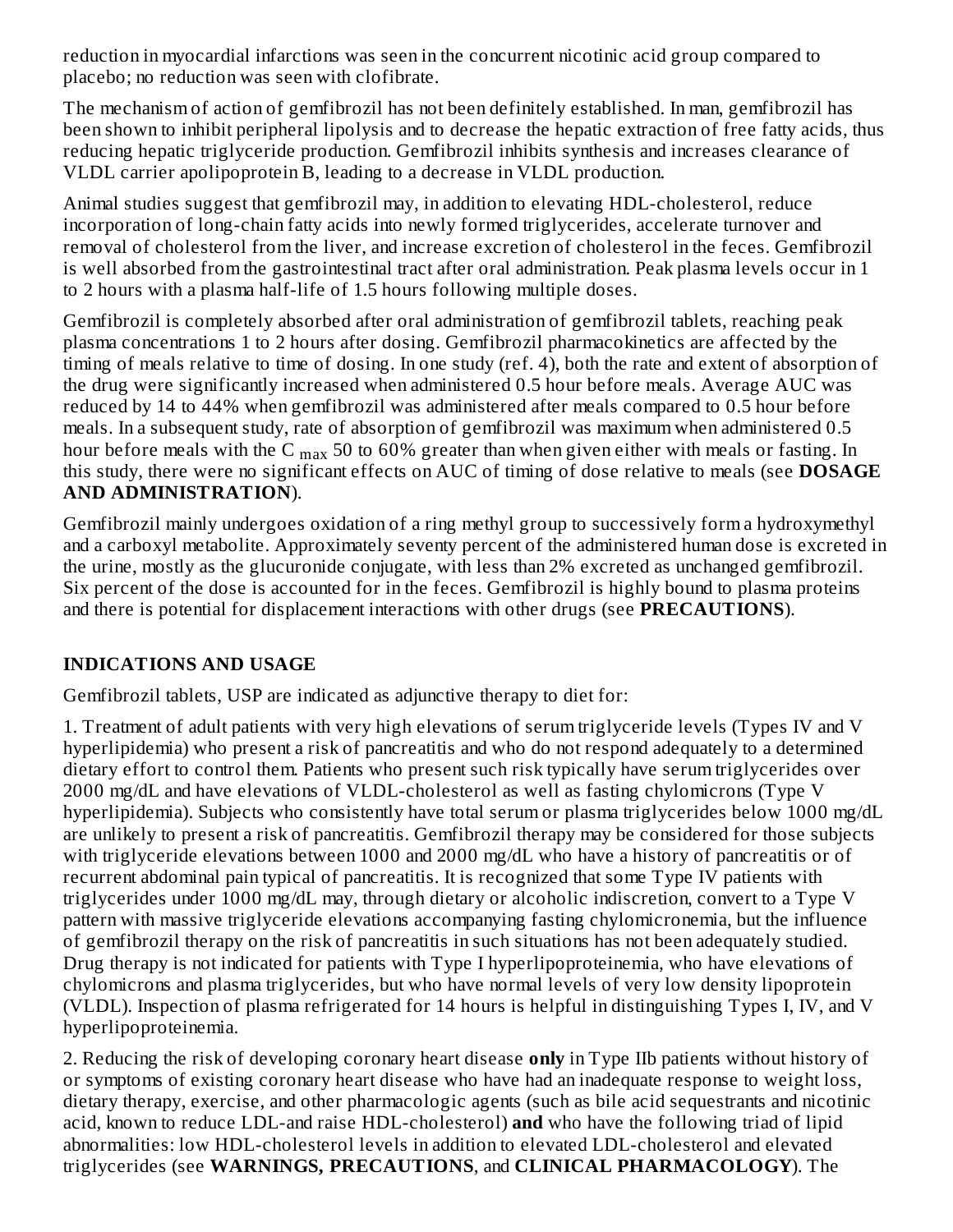National Cholesterol Education Program has defined a serum HDL-cholesterol value that is consistently below 35 mg/dL as constituting an independent risk factor for coronary heart disease. Patients with significantly elevated triglycerides should be closely observed when treated with gemfibrozil. In some patients with high triglyceride levels, treatment with gemfibrozil is associated with a significant increase in LDL-cholesterol. BECAUSE OF POTENTIAL TOXICITY SUCH AS MALIGNANCY, GALLBLADDER DISEASE, ABDOMINAL PAIN LEADING TO APPENDECTOMY AND OTHER ABDOMINAL SURGERIES, AN INCREASED INCIDENCE IN NON-CORONARY MORTALITY, AND THE 44% RELATIVE INCREASE DURING THE TRIAL PERIOD IN AGE-ADJUSTED ALL-CAUSE MORTALITY SEEN WITH THE CHEMICALLY AND PHARMACOLOGICALLY RELATED DRUG, CLOFIBRATE, THE POTENTIAL BENEFIT OF GEMFIBROZIL IN TREATING TYPE IIA PATIENTS WITH ELEVATIONS OF LDL-CHOLESTEROL ONLY IS NOT LIKELY TO OUTWEIGH THE RISKS. GEMFIBROZIL IS ALSO NOT INDICATED FOR THE TREATMENT OF PATIENTS WITH LOW HDL-CHOLESTEROL AS THEIR ONLY LIPID ABNORMALITY.

In a subgroup analysis of patients in the Helsinki Heart Study with above-median HDL-cholesterol values at baseline (greater than 46.4 mg/dL), the incidence of serious coronary events was similar for gemfibrozil and placebo subgroups (see Table I).

The initial treatment for dyslipidemia is dietary therapy specific for the type of lipoprotein abnormality. Excess body weight and excess alcohol intake may be important factors in hypertriglyceridemia and should be managed prior to any drug therapy. Physical exercise can be an important ancillary measure, and has been associated with rises in HDL-cholesterol. Diseases contributory to hyperlipidemia such as hypothyroidism or diabetes mellitus should be looked for and adequately treated. Estrogen therapy is sometimes associated with massive rises in plasma triglycerides, especially in subjects with familial hypertriglyceridemia. In such cases, discontinuation of estrogen therapy may obviate the need for specific drug therapy of hypertriglyceridemia. The use of drugs should be considered only when reasonable attempts have been made to obtain satisfactory results with nondrug methods. If the decision is made to use drugs, the patient should be instructed that this does not reduce the importance of adhering to diet.

#### **CONTRAINDICATIONS**

- 1. Hepatic or severe renal dysfunction, including primary biliary cirrhosis.
- 2. Preexisting gallbladder disease (see **WARNINGS**).
- 3. Hypersensitivity to gemfibrozil.
- 4. Combination therapy of gemfibrozil with repaglinide (see **PRECAUTIONS**).
- 5. Combination therapy of gemfibrozil with simvastatin (see **WARNINGS** and **PRECAUTIONS**).
- 6. Combination therapy of gemfibrozil with dasabuvir (see **PRECAUTIONS**).
- 7. Combination therapy of gemfibrozil with selexipag (see **PRECAUTIONS**).

# **WARNINGS**

1.Because of chemical, pharmacological, and clinical similarities between gemfibrozil and clofibrate, the adverse findings with clofibrate in two large clinical studies may also apply to gemfibrozil. In the first of those studies, the Coronary Drug Project, 1000 subjects with previous myocardial infarction were treated for five years with clofibrate. There was no difference in mortality between the clofibrate-treated subjects and 3000 placebo-treated subjects, but twice as many clofibrate-treated subjects developed cholelithiasis and cholecystitis requiring surgery. In the other study, conducted by the World Health Organization (WHO), 5000 subjects without known coronary heart disease were treated with clofibrate for five years and followed one year beyond. There was a statistically significant (44%) higher age-adjusted total mortality in the clofibrate-treated group than in a comparable placebo-treated control group during the trial period. The excess mortality was due to a 33% increase in non-cardiovascular causes, including malignancy, post-cholecystectomy complications, and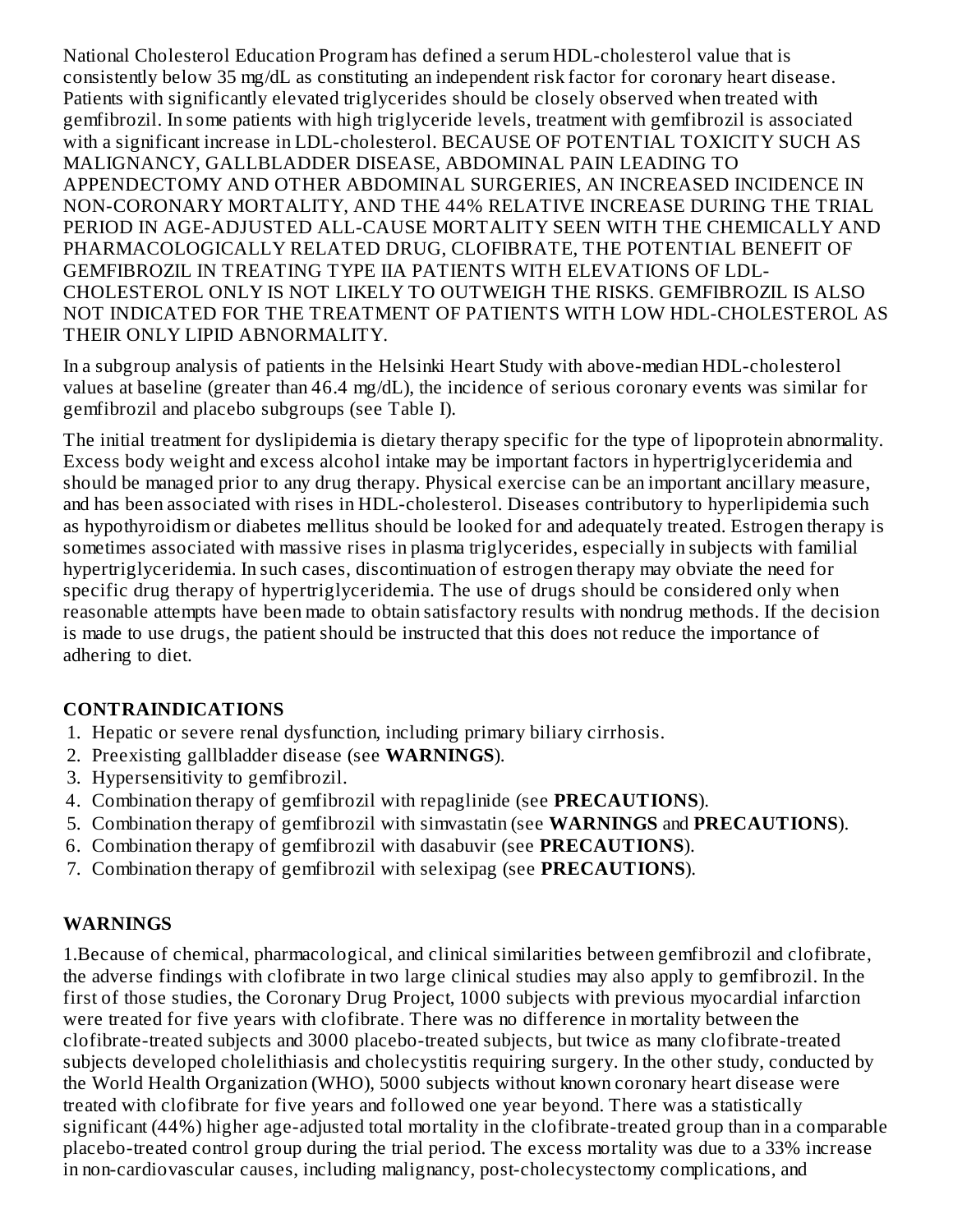pancreatitis. The higher risk of clofibrate-treated subjects for gallbladder disease was confirmed.

Because of the more limited size of the Helsinki Heart Study, the observed difference in mortality from any cause between the gemfibrozil and placebo groups is not statistically significantly different from the 29% excess mortality reported in the clofibrate group in the separate WHO study at the nine year follow-up (see **CLINICAL PHARMACOLOGY**). Noncoronary heart disease related mortality showed an excess in the group originally randomized to gemfibrozil primarily due to cancer deaths observed during the open-label extension.

During the five year primary prevention component of the Helsinki Heart Study, mortality from any cause was 44 (2.2%) in the gemfibrozil group and 43 (2.1%) in the placebo group; including the 3.5 year follow-up period since the trial was completed, cumulative mortality from any cause was 101 (4.9%) in the gemfibrozil group and 83 (4.1%) in the group originally randomized to placebo (hazard ratio 1:20 in favor of placebo). Because of the more limited size of the Helsinki Heart Study, the observed difference in mortality from any cause between the gemfibrozil and placebo groups at Year-5 or at Year-8.5 is not statistically significantly different from the 29% excess mortality reported in the clofibrate group in the separate WHO study at the nine year follow-up. Noncoronary heart disease related mortality showed an excess in the group originally randomized to gemfibrozil at the 8.5 year follow-up (65 gemfibrozil versus 45 placebo noncoronary deaths). The incidence of cancer (excluding basal cell carcinoma) discovered during the trial and in the 3.5 years after the trial was completed was 51 (2.5%) in both originally randomized groups. In addition, there were 16 basal cell carcinomas in the group originally randomized to gemfibrozil and 9 in the group originally randomized to placebo (p=0.22). There were 30 (1.5%) deaths attributed to cancer in the group originally randomized to gemfibrozil and 18 (0.9%) in the group originally randomized to placebo (p=0.11). Adverse outcomes, including coronary events, were higher in gemfibrozil patients in a corresponding study in men with a history of known or suspected coronary heart disease in the secondary prevention component of the Helsinki Heart Study (see **CLINICAL PHARMACOLOGY**).

A comparative carcinogenicity study was also done in rats comparing three drugs in this class: fenofibrate (10 and 60 mg/kg; 0.3 and 1.6 times the human dose, respectively), clofibrate (400 mg/kg; 1.6 times the human dose), and gemfibrozil (250 mg/kg; 1.7 times the human dose). Pancreatic acinar adenomas were increased in males and females on fenofibrate; hepatocellular carcinoma and pancreatic acinar adenomas were increased in males and hepatic neoplastic nodules in females treated with clofibrate; hepatic neoplastic nodules were increased in males and females treated with clofibrate; hepatic neoplastic nodules were increased in males and females treated with gemfibrozil while testicular interstitial cell (Leydig cell) tumors were increased in males on all three drugs.

2. A gallstone prevalence substudy of 450 Helsinki Heart Study participants showed a trend toward a greater prevalence of gallstones during the study within the gemfibrozil treatment group (7.5% versus 4.9% for the placebo group, a 55% excess for the gemfibrozil group). A trend toward a greater incidence of gallbladder surgery was observed for the gemfibrozil group (17 versus 11 subjects, a 54% excess). This result did not differ statistically from the increased incidence of cholecystectomy observed in the WHO study in the group treated with clofibrate. Both clofibrate and gemfibrozil may increase cholesterol excretion into the bile, leading to cholelithiasis. If cholelithiasis is suspected, gallbladder studies are indicated. Gemfibrozil therapy should be discontinued if gallstones are found. Cases of cholelithiasis have been reported with gemfibrozil therapy.

3. Since a reduction of mortality from coronary heart disease has not been demonstrated and because liver and interstitial cell testicular tumors were increased in rats, gemfibrozil should be administered only to those patients described in the **INDICATIONS AND USAGE** section. If a significant serum lipid response is not obtained, gemfibrozil should be discontinued.

4. Concomitant Anticoagulants – Caution should be exercised when warfarin is given in conjunction with gemfibrozil. The dosage of warfarin should be reduced to maintain the prothrombin time at the desired level to prevent bleeding complications. Frequent prothrombin determinations are advisable until it has been definitely determined that the prothrombin level has stabilized.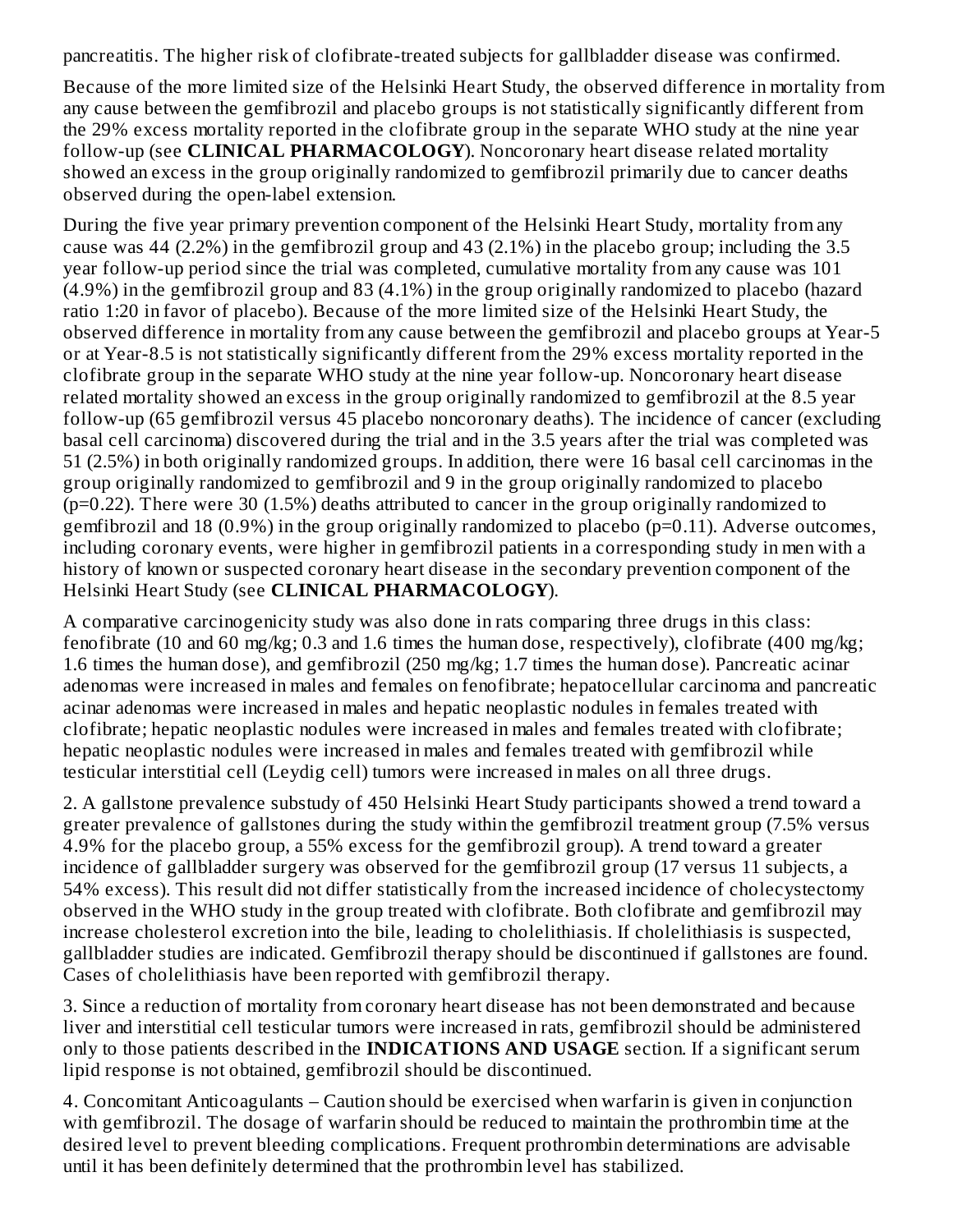5. The concomitant administration of gemfibrozil with simvastatin is contraindicated (see **CONTRAINDICATIONS** and **PRECAUTIONS**). Concomitant therapy with gemfibrozil and an HMG-CoA reductase inhibitor is associated with an increased risk of skeletal muscle toxicity manifested as rhabdomyolysis, markedly elevated creatine kinase (CPK) levels, and myoglobinuria, leading in a high proportion of cases to acute renal failure and death. IN PATIENTS WHO HAVE HAD AN UNSATISFACTORY LIPID RESPONSE TO EITHER DRUG ALONE, THE BENEFIT OF COMBINED THERAPY WITH GEMFIBROZIL AND an HMG-CoA REDUCTASE INHIBITOR DOES NOT OUTWEIGH THE RISKS OF SEVERE MYOPATHY, RHABDOMYOLYSIS, AND ACUTE RENAL FAILURE (see **PRECAUTIONS, Drug Interactions**). The use of fibrates alone, including gemfibrozil, may occasionally be associated with myositis. Patients receiving gemfibrozil and complaining of muscle pain, tenderness, or weakness should have prompt medical evaluation for myositis, including serum creatine–kinase level determination. If myositis is suspected or diagnosed, gemfibrozil therapy should be withdrawn.

6. Cataracts – Subcapsular bilateral cataracts occurred in 10%, and unilateral in 6.3%, of male rats treated with gemfibrozil at 10 times the human dose.

7. CYP2C8 substrates -Gemfibrozil, a strong inhibitor of CYP2C8, may increase exposure of CYP2C8 substrates when administered concomitantly (see **PRECAUTIONS, Drug Interactions**).

8. OATP1B1 substrates – Gemfibrozil is an inhibitor of organic anion-transporter polyprotein (OATP) 1B1 and may increase exposure of drugs that are substrates of OATP1B1 (e.g., atrasentan, atorvastatin, bosentan, ezetimibe, fluvastatin, glyburide, SN-38 [active metabolite of irinotecan], rosuvastatin, pitavastatin, pravastatin, rifampin, valsartan, olmesartan). Therefore, dosing reductions of drugs that are substrates of OATP1B1 may be required when gemfibrozil is used concomitantly (see **PRECAUTIONS,Drug Interactions**). Combination therapy of gemfibrozil with simvastatin or with repaglinide, which are OATP1B1 substrates, is contraindicated (see **CONTRAINDICATION**).

# **PRECAUTIONS**

**1. Initial Therapy** – Laboratory studies should be done to ascertain that the lipid levels are consistently abnormal. Before instituting gemfibrozil therapy, every attempt should be made to control serum lipids with appropriate diet, exercise, weight loss in obese patients, and control of any medical problems such as diabetes mellitus and hypothyroidism that are contributing to the lipid abnormalities.

**2. Continued Therapy** – Periodic determination of serum lipids should be obtained, and the drug withdrawn if lipid response is inadequate after three months of therapy.

# **3. Drug Interactions**

**(A) HMG-CoA Reductas e Inhibitors:** The concomitant administration of gemfibrozil with simvastatin is contraindicated (see **CONTRAINDICATIONS** and **WARNINGS**). The risk of myopathy and rhabdomyolysis is increased with combined gemfibrozil and HMG-CoA reductase inhibitor therapy. Myopathy or rhabdomyolysis with or without acute renal failure have been reported as early as three weeks after initiation of combined therapy or after several months (see **WARNINGS**). There is no assurance that periodic monitoring of creatine kinase will prevent the occurrence of severe myopathy and kidney damage.

**(B) Anticoagulants:** CAUTION SHOULD BE EXERCISED WHEN WARFARIN IS GIVEN IN CONJUNCTION WITH GEMFIBROZIL. THE DOSAGE OF WARFARIN SHOULD BE REDUCED TO MAINTAIN THE PROTHROMBIN TIME AT THE DESIRED LEVEL TO PREVENT BLEEDING COMPLICATIONS. FREQUENT PROTHROMBIN DETERMINATIONS ARE ADVISABLE UNTIL IT HAS BEEN DEFINITELY DETERMINED THAT THE PROTHROMBIN LEVEL HAS STABILIZED.

**(C) CYP2C8 Substrates:** Gemfibrozil is a strong inhibitor of CYP2C8 and may increase exposure of drugs mainly metabolized by CYP2C8 (e.g., dabrafenib, enzalutamide, loperamide, montelukast,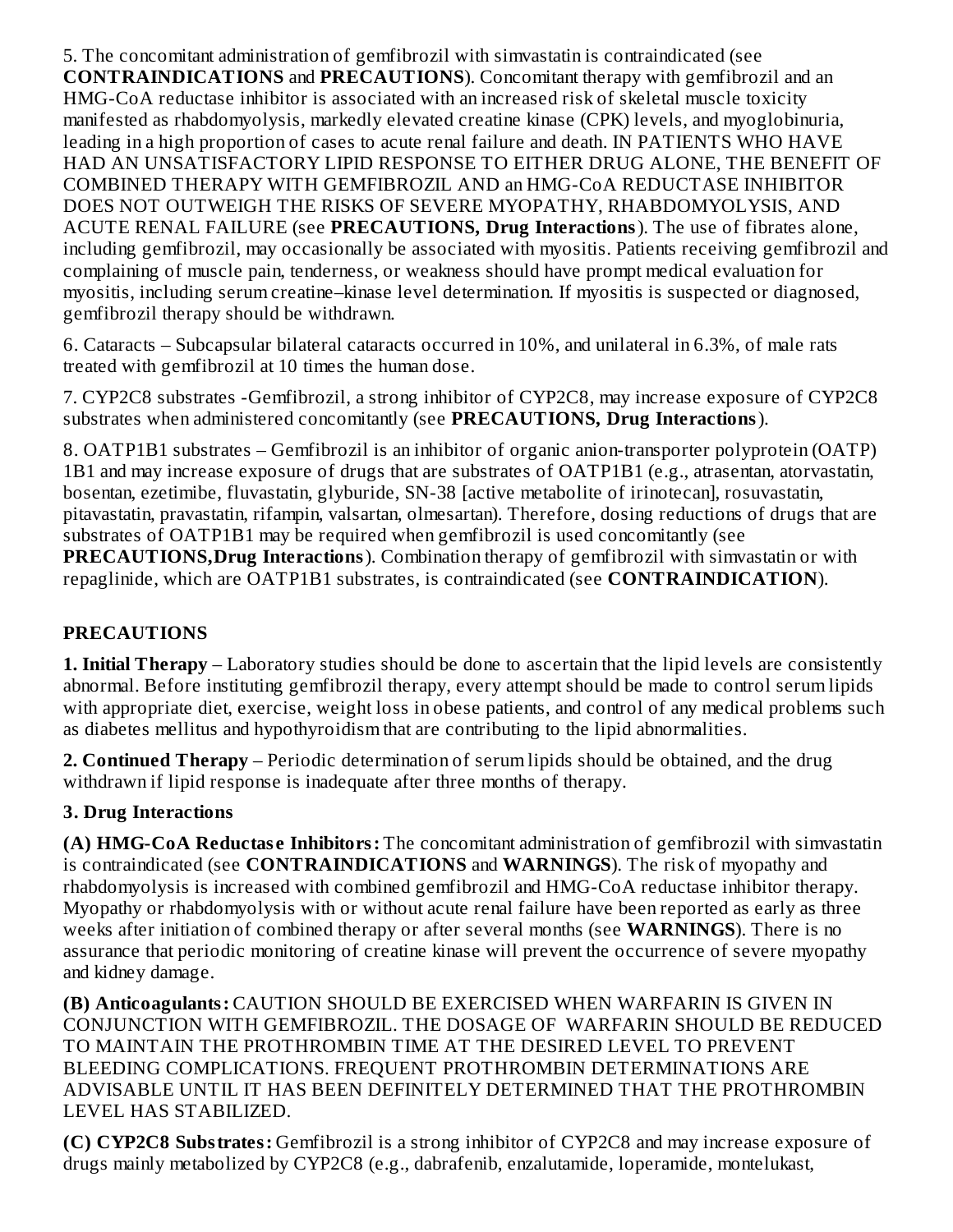paclitaxel, pioglitazone, rosiglitazone). Therefore, dosing reduction of drugs that are mainly metabolized by CYP2C8 enzyme may be required when gemfibrozil is used concomitantly (see **WARNINGS**).

**Repaglinide:** In healthy volunteers, co-administration with gemfibrozil (600 mg twice daily for 3 days) resulted in an 8.1-fold (range 5.5-to 15.0-fold) higher repaglinide AUC and a 28.6-fold (range 18.5-to 80.1-fold) higher repaglinide plasma concentration 7 hours after the dose. In the same study, gemfibrozil (600 mg twice daily for 3 days) + itraconazole (200 mg in the morning and 100 mg in the evening at Day 1, then 100 mg twice daily at Day 2 to 3) resulted in a 19.4-(range 12.9-to 24.7-fold) higher repaglinide AUC and a 70.4-fold (range 42.9-to 119.2-fold) higher repaglinide plasma concentration 7 hours after the dose. In addition, gemfibrozil alone or gemfibrozil + itraconazole prolonged the hypoglycemic effects of repaglinide. Co-administration of gemfibrozil and repaglinide increases the risk of severe hypoglycemia and is contraindicated (see **CONTRAINDICATIONS**).

**Dasabuvir:** Co-administration of gemfibrozil with dasabuvir increased dasabuvir AUC and C max(ratios: 11.3 and 2.01, respectively) due to CYP2C8 inhibition. Increased dasabuvir exposure may increase the risk of QT prolongation, therefore, co-administration of gemfibrozil with dasabuvir is contraindicated (see **CONTRAINDICATIONS**).

**Selexipag:** Co-administration of gemfibrozil with selexipag doubled exposure to selexipag and increased exposure to the active metabolite by approximately 11-fold. Concomitant administration of gemfibrozil with selexipag is contraindicated (see **CONTRAINDICATIONS**).

**Enzalutamide**: In healthy volunteers given a single 160 mg dose of enzalutamide after gemfibrozil 600 mg twice daily, the AUC of enzalutamide plus active metabolite (N-desmethyl enzalutamide) was increased by 2.2 fold and corresponding Cmax was decreased by 16%. Increased enzalutamide exposure may increase the risk of seizures. If co-administration is considered necessary, the dose of enzalutamide should be reduced (see **WARNINGS**).

**(D) OATP1B1 substrates:** Gemfibrozil is an inhibitor of OATP1B1 transporter and may increase exposure of drugs that are substrates of OATP1B1 (e.g., atrasentan, atorvastatin, bosentan, ezetimibe, fluvastatin, glyburide, SN-38 [active metabolite of irinotecan], rosuvastatin, pitavastatin, pravastatin, rifampin, valsartan, olmesartan). Therefore, dosing reductions of drugs that are substrates of OATP1B1 may be required when gemfibrozil is used concomitantly (see **WARNINGS**). Combination therapy of gemfibrozil with simvastatin or with repaglinide, which are OATP1B1 substrates, is contraindicated (see **CONTRAINDICATIONS**).

# **(E) In vitro studies of CYP enzymes, UGTA enzymes and OATP1B1 transporter:**

In vitro studies have shown that gemfibrozil is an inhibitor of CYP1A2, CYP2C8, CYP2C9, CYP2C19, OATP1B1, and UDP-glucuronosyltransferase (UGT) 1A1 and 1A3 (see **WARNINGS**).

**(F) Bile Acid-Binding Resins:** Gemfibrozil AUC was reduced by 30% when gemfibrozil was given (600 mg) simultaneously with resin-granule drugs such as colestipol (5 g). Administration of the drugs two hours or more apart is recommended because gemfibrozil exposure was not significantly affected when it was administered two hours apart from colestipol.

**(G) Colchicine:** Myopathy, including rhabdomyolysis, has been reported with chronic administration of colchicine at therapeutic doses. Concomitant use of gemfibrozil may potentiate the development of myopathy. Patients with renal dysfunction and elderly patients are at increased risk. Caution should be exercised when prescribing gemfibrozil with colchicine, especially in elderly patients or patients with renal dysfunction.

**4. Carcinogenesis, Mutagenesis, Impairment of Fertility** – Long-term studies have been conducted in rats at 0.2 and 1.3 times the human exposure (based on AUC). The incidence of benign liver nodules and liver carcinomas was significantly increased in high dose male rats. The incidence of liver carcinomas increased also in low dose males, but this increase was not statistically significant ( $p=0.1$ ). Male rats had a dose-related and statistically significant increase of benign Leydig cell tumors. The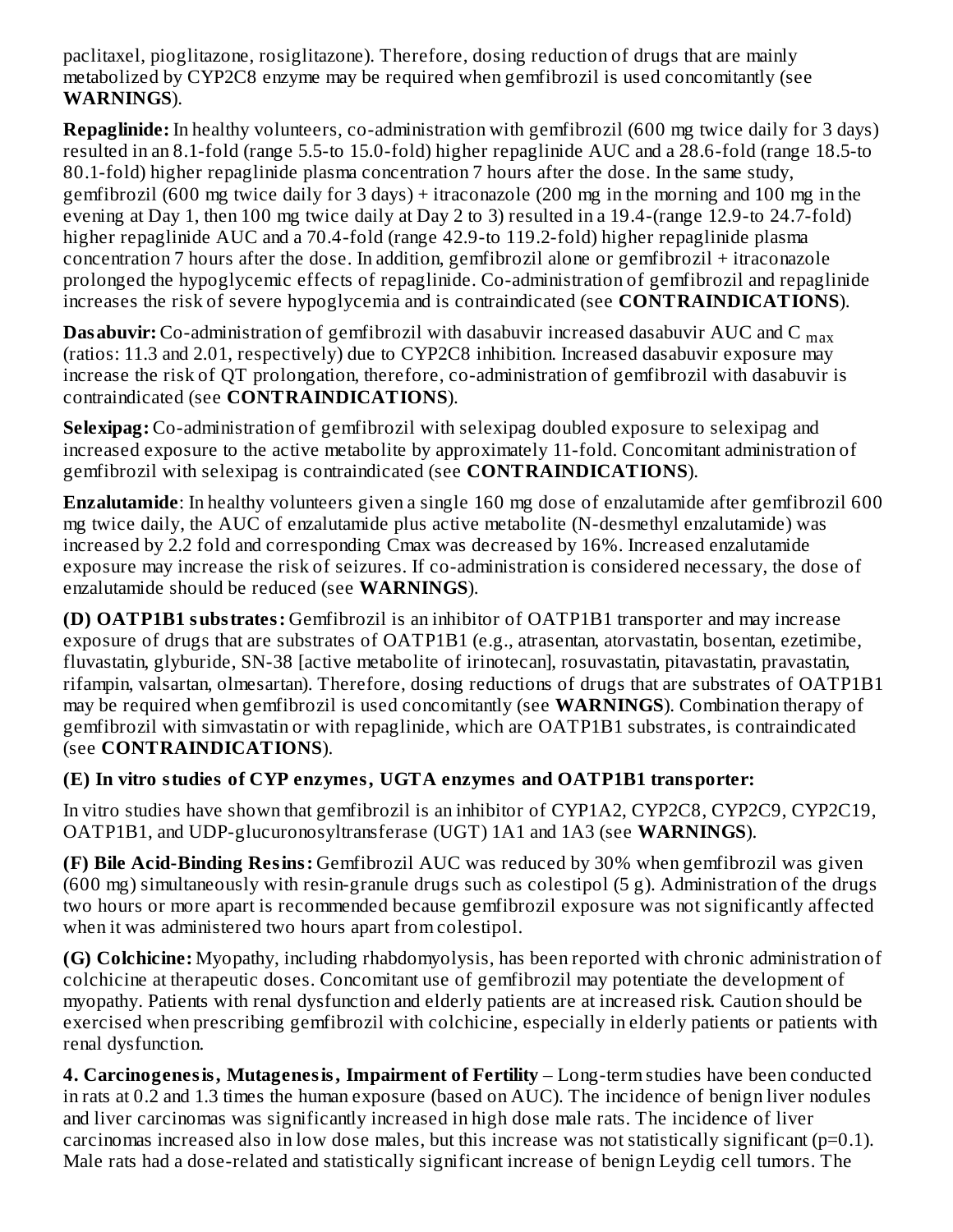higher dose female rats had a significant increase in the combined incidence of benign and malignant liver neoplasms.

Long-term studies have been conducted in mice at 0.1 and 0.7 times the human exposure (based on AUC). There were no statistically significant differences from controls in the incidence of liver tumors, but the doses tested were lower than those shown to be carcinogenic with other fibrates.

Electron microscopy studies have demonstrated a florid hepatic peroxisome proliferation following gemfibrozil administration to the male rat. An adequate study to test for peroxisome proliferation has not been done in humans but changes in peroxisome morphology have been observed. Peroxisome proliferation has been shown to occur in humans with either of two other drugs of the fibrate class when liver biopsies were compared before and after treatment in the same individual.

Administration of approximately 2 times the human dose (based on surface area) to male rats for 10 weeks resulted in a dose-related decrease of fertility. Subsequent studies demonstrated that this effect was reversed after a drug-free period of about eight weeks, and it was not transmitted to the offspring.

**5. Pregnancy Category C** – Gemfibrozil has been shown to produce adverse effects in rats and rabbits at doses between 0.5 and 3 times the human dose (based on surface area). There are no adequate and well-controlled studies in pregnant women. Gemfibrozil should be used during pregnancy only if the potential benefit justifies the potential risk to the fetus.

Administration of gemfibrozil to female rats at 2 times the human dose (based on surface area) before and throughout gestation caused a dose-related decrease in conception rate, an increase in still borns, and a slight reduction in pup weight during lactation. There were also dose-related increased skeletal variations. Anophthalmia occurred, but rarely.

Administration of 0.6 and 2 times the human dose (based on surface area) of gemfibrozil to female rats from gestation day 15 through weaning caused dose-related decreases in birth weight and suppressions of pup growth during lactation.

Administration of 1 and 3 times the human dose (based on surface area) of gemfibrozil to female rabbits during organogenesis caused a dose-related decrease in litter size and, at the high dose, an increased incidence of parietal bone variations.

**6. Nursing Mothers** – It is not known whether this drug is excreted in human milk. Because many drugs are excreted in human milk and because of the potential for tumorigenicity shown for gemfibrozil in animal studies, a decision should be made whether to discontinue nursing or to discontinue the drug, taking into account the importance of the drug to the mother.

**7. Hematologic Changes** – Mild hemoglobin, hematocrit, and white blood cell decreases have been observed in occasional patients following initiation of gemfibrozil therapy. However, these levels stabilize during long-term administration. Rarely, severe anemia, leukopenia, thrombocytopenia, and bone marrow hypoplasia have been reported. Therefore, periodic blood counts are recommended during the first 12 months of gemfibrozil administration.

**8. Liver Function** – Abnormal liver function tests have been observed occasionally during gemfibrozil administration, including elevations of AST, ALT, LDH, bilirubin, and alkaline phosphatase. These are usually reversible when gemfibrozil is discontinued. Therefore, periodic liver function studies are recommended and gemfibrozil therapy should be terminated if abnormalities persist.

**9. Kidney Function** – There have been reports of worsening renal insufficiency upon the addition of gemfibrozil therapy in individuals with baseline plasma creatinine >2.0 mg/dL. In such patients, the use of alternative therapy should be considered against the risks and benefits of a lower dose of gemfibrozil.

**10. Pediatric** Use – Safety and efficacy in pediatric patients have not been established.

# **ADVERSE REACTIONS**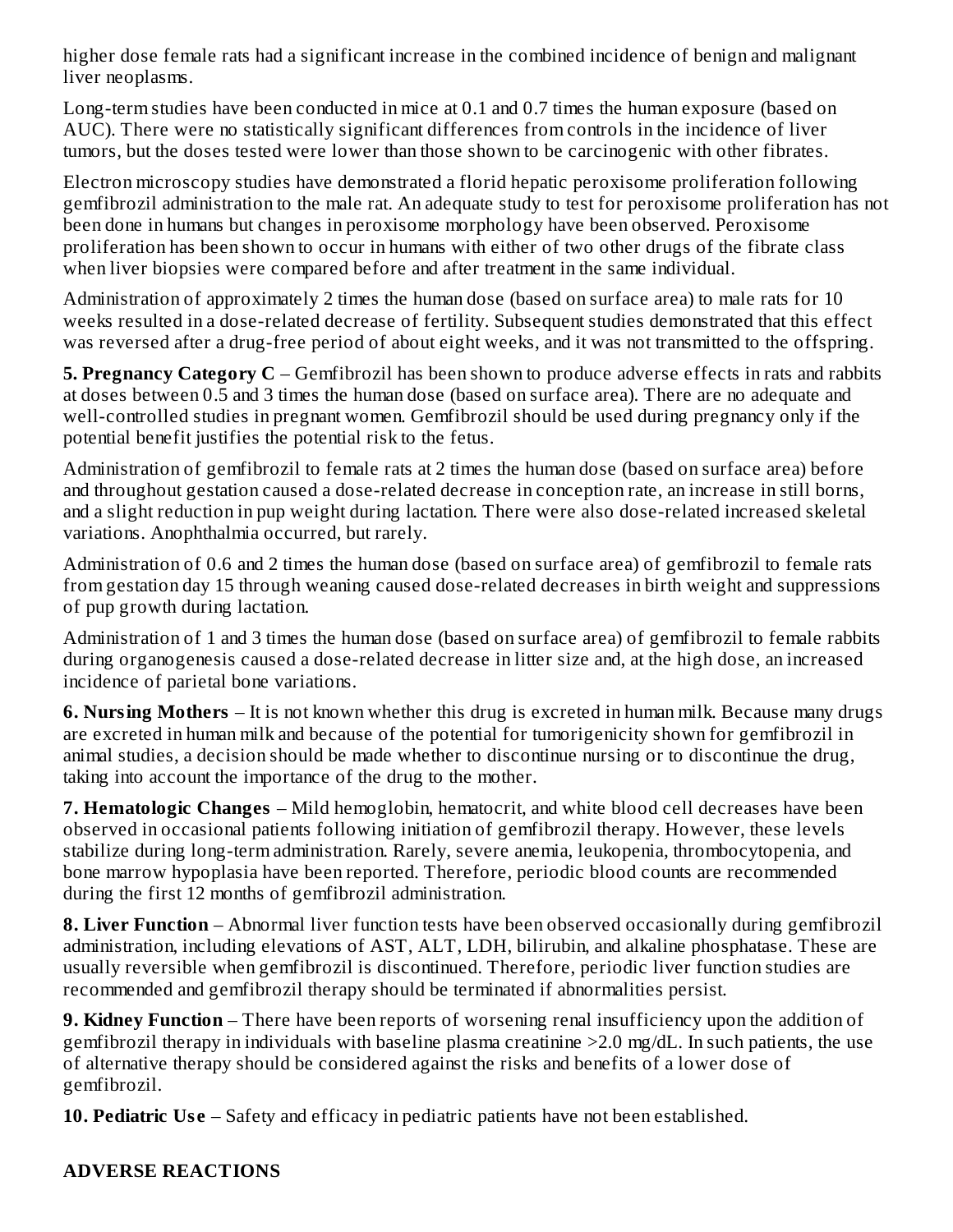In the double-blind controlled phase of the primary prevention component of the Helsinki Heart Study, 2046 patients received gemfibrozil for up to five years. In that study, the following adverse reactions were statistically more frequent in subjects in the gemfibrozil group:

|                                        | <b>GEMFIBROZIL</b>                                                                                | <b>PLACEBO</b> |  |  |  |  |
|----------------------------------------|---------------------------------------------------------------------------------------------------|----------------|--|--|--|--|
|                                        | $(N=2046)$<br><b>Frequency in percent of subjects</b>                                             | $(N=2035)$     |  |  |  |  |
| Gastrointestinal reactions             | 34.2                                                                                              | 23.8           |  |  |  |  |
| Dyspepsia                              | 19.6                                                                                              | 11.9           |  |  |  |  |
| Abdominal pain                         | 9.8                                                                                               | 5.6            |  |  |  |  |
| Acute appendicitis                     |                                                                                                   |                |  |  |  |  |
| (histologically confirmed in most 1.2) |                                                                                                   | 0.6            |  |  |  |  |
| cases where data were available)       |                                                                                                   |                |  |  |  |  |
| Atrial fibrillation<br>0.7<br>0.1      |                                                                                                   |                |  |  |  |  |
|                                        | Adverse events reported by more than 1% of subjects, but without a significant difference between |                |  |  |  |  |
| groups:                                |                                                                                                   |                |  |  |  |  |
| Diarrhea                               | 7.2                                                                                               | 6.5            |  |  |  |  |
| Fatigue                                | 3.8                                                                                               | 3.5            |  |  |  |  |
| Nausea/Vomiting                        | 2.5                                                                                               | 2.1            |  |  |  |  |
| Eczema                                 | 1.9                                                                                               | 1.2            |  |  |  |  |
| Rash                                   | 1.7                                                                                               | 1.3            |  |  |  |  |
| Vertigo                                | 1.5                                                                                               | 1.3            |  |  |  |  |
| Constipation                           | 1.4                                                                                               | 1.3            |  |  |  |  |
| Headache                               | 1.2                                                                                               | 1.1            |  |  |  |  |

**Gallbladder surgery** was performed in 0.9% of gemfibrozil and 0.5% of placebo subjects in the primary prevention component, a 64% excess, which is not statistically different from the excess of gallbladder surgery observed in the clofibrate group compared to the placebo group of the WHO study.

Gallbladder surgery was also performed more frequently in the gemfibrozil group compared to the placebo group (1.9% versus 0.3%, p=0.07) in the secondary prevention component. A statistically significant increase in appendectomy in the gemfibrozil group was seen also in the secondary prevention component (6 on gemfibrozil versus 0 on placebo, p=0.014).

Nervous system and special senses adverse reactions were more common in the gemfibrozil group. These included hypesthesia, paresthesias, and taste perversion. Other adverse reactions that were more common among gemfibrozil treatment group subjects but where a causal relationship was not established include cataracts, peripheral vascular disease, and intracerebral hemorrhage.

From other studies it seems probable that gemfibrozil is causally related to the occurrence of MUSCULOSKELETAL SYMPTOMS (see **WARNINGS**), and to ABNORMAL LIVER FUNCTION TESTS and HEMATOLOGIC CHANGES (see **PRECAUTIONS**).

Reports of viral and bacterial infections (common cold, cough, urinary tract infections) were more common in gemfibrozil treated patients in other controlled clinical trials of 805 patients. Additional adverse reactions that have been reported for gemfibrozil are listed below by system. These are categorized according to whether a causal relationship to treatment with gemfibrozil is probable or not established:

| <b>CAUSAL RELATIONSHIP</b> | <b>CAUSAL RELATIONSHIP</b> |
|----------------------------|----------------------------|
| <b>PROBABLE</b>            | <b>NOT ESTABLISHED</b>     |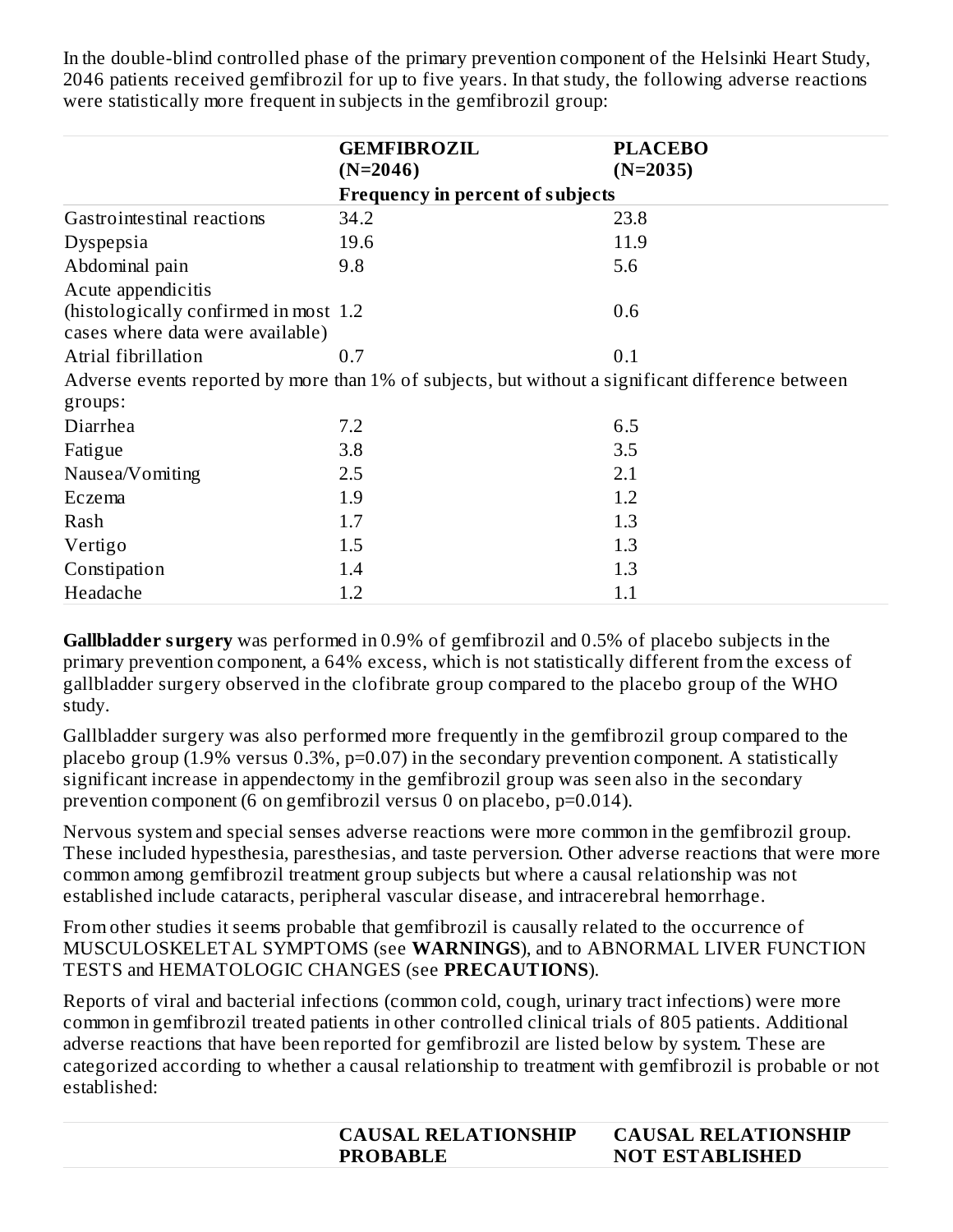| General:<br>Cardiac:    |                                                                | weight loss<br>extrasystoles<br>pancreatitis |
|-------------------------|----------------------------------------------------------------|----------------------------------------------|
| Gastrointestinal:       | cholestatic jaundice                                           | hepatoma<br>colitis                          |
| Central Nervous System: | <b>Dizziness</b>                                               | Confusion                                    |
|                         | Somnolence                                                     | Convulsions                                  |
|                         | Paresthesia                                                    | Syncope                                      |
|                         | peripheral neuritis                                            |                                              |
|                         | decreased libido                                               |                                              |
|                         | Depression                                                     |                                              |
|                         | Headache                                                       |                                              |
| Eye:                    | blurred vision                                                 | retinal edema                                |
| Genitourinary:          | Impotence                                                      | decreased male fertility                     |
|                         |                                                                | renal dysfunction                            |
| Musculoskeletal:        | Myopathy                                                       |                                              |
|                         | Myasthenia                                                     |                                              |
|                         | Myalgia                                                        |                                              |
|                         | painful extremities                                            |                                              |
|                         | Arthralgia                                                     |                                              |
|                         | Synovitis                                                      |                                              |
|                         | rhabdomyolysis (see                                            |                                              |
|                         | <b>WARNINGS and Drug</b>                                       |                                              |
|                         | <b>Interactions</b> under                                      |                                              |
|                         | PRECAUTIONS)                                                   |                                              |
| Clinical Laboratory:    | increased creatine phosphokinase positive antinuclear antibody |                                              |
|                         | increased bilirubin                                            |                                              |
|                         | increased liver transaminases<br>(AST,ALT)                     |                                              |
|                         | increased alkaline phosphatase                                 |                                              |
| Hematopoietic:          | Anemia                                                         | Thrombocytopenia                             |
|                         | Leukopenia                                                     |                                              |
|                         | bone marrow hypoplasia                                         |                                              |
|                         | Eosinophilia                                                   |                                              |
| Immunologic:            | Angioedema                                                     | Anaphylaxis                                  |
|                         | laryngeal edema                                                | Lupus-like syndrome                          |
|                         | Urticaria                                                      | Vasculitis                                   |
| Integumentary:          | exfoliative dermatitis                                         | Alopecia                                     |
|                         | Rash                                                           | Photosensitivity                             |
|                         | Dermatitis                                                     |                                              |
|                         | Pruritus                                                       |                                              |

**Additional advers e reactions that have been reported include cholecystitis and cholelithiasis** (see **WARNINGS**).

#### **DOSAGE AND ADMINISTRATION**

The recommended dose for adults is 1200 mg administered in two divided doses 30 minutes before the morning and evening meals (see **CLINICAL PHARMACOLOGY**).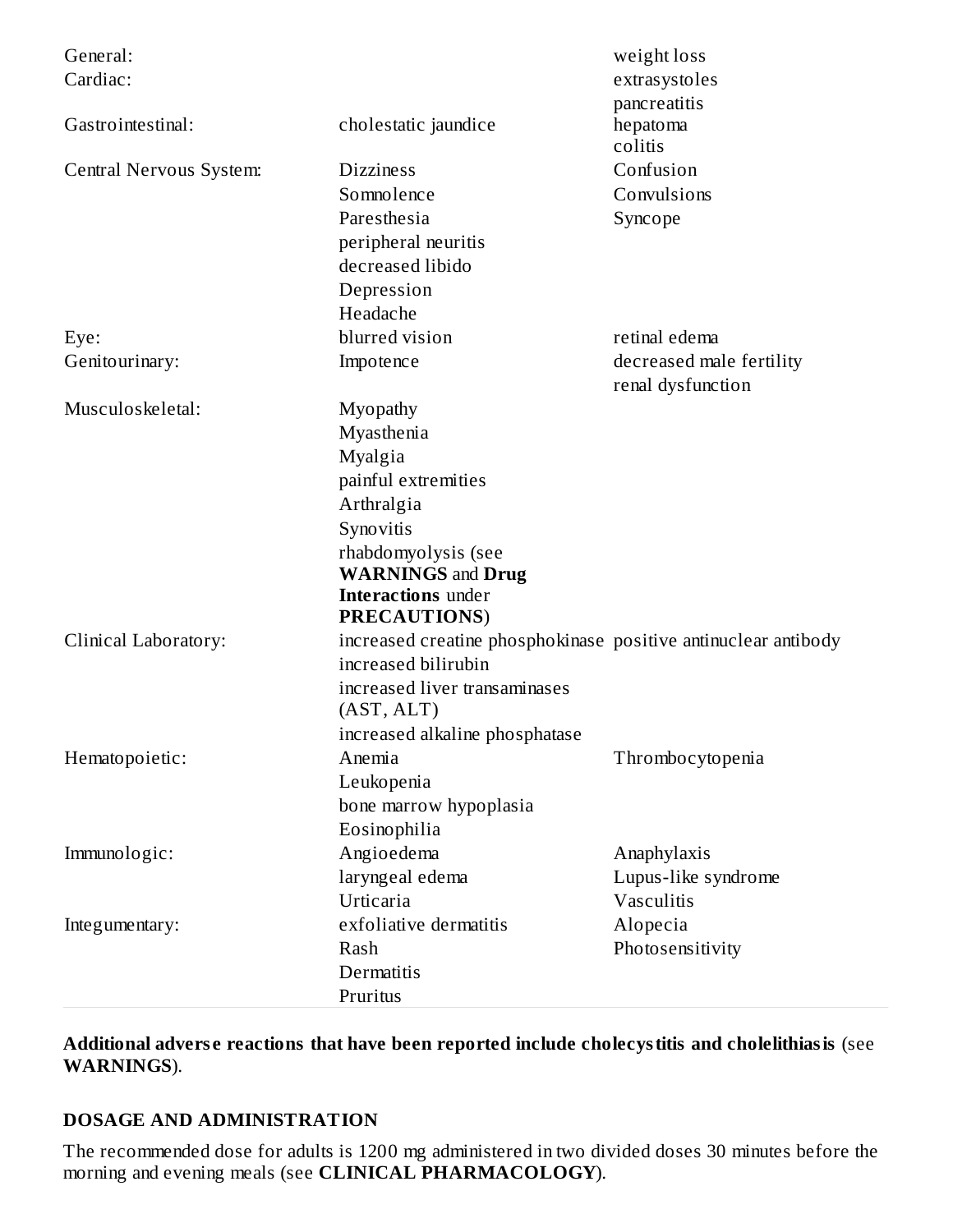## **OVERDOSAGE**

There have been reported cases of overdosage with gemfibrozil. In one case, a 7-year-old child recovered after ingesting up to 9 grams of gemfibrozil. Symptoms reported with overdosage were abdominal cramps, abnormal liver function tests, diarrhea, increased CPK, joint and muscle pain, nausea and vomiting. Symptomatic supportive measures should be taken, should an overdose occur.

## **HOW SUPPLIED**

Gemfibrozil Tablets USP, 600 mg are white, capsule-shaped tablets with the logo "B260" debossed on one side and bisected on the other side of the tablet, each containing 600 mg gemfibrozil, are available as follows:

NDC 42806-260-60: bottles of 60

NDC 42806-260-18: bottles of 180

NDC 42806-260-05: bottles of 500

## **Store at controlled room temperature 20° to 25°C (68° to 77°F) [s ee USP].**

#### **Protect from light and humidity.**

Dispense in a tight container as defined in the USP.

Distributed by:

#### **Epic Pharma, LLC**

Laurelton, NY 11413 USA

Rev. 10-2018-00

MF260REV10/18

BP00143-02

# **PACKAGE/LABEL PRINCIPAL DISPLAY PANEL – 600 mg 60ct**

Gemfibrozil Tablets USP, 600 mg

Rx Only

60 Tablets

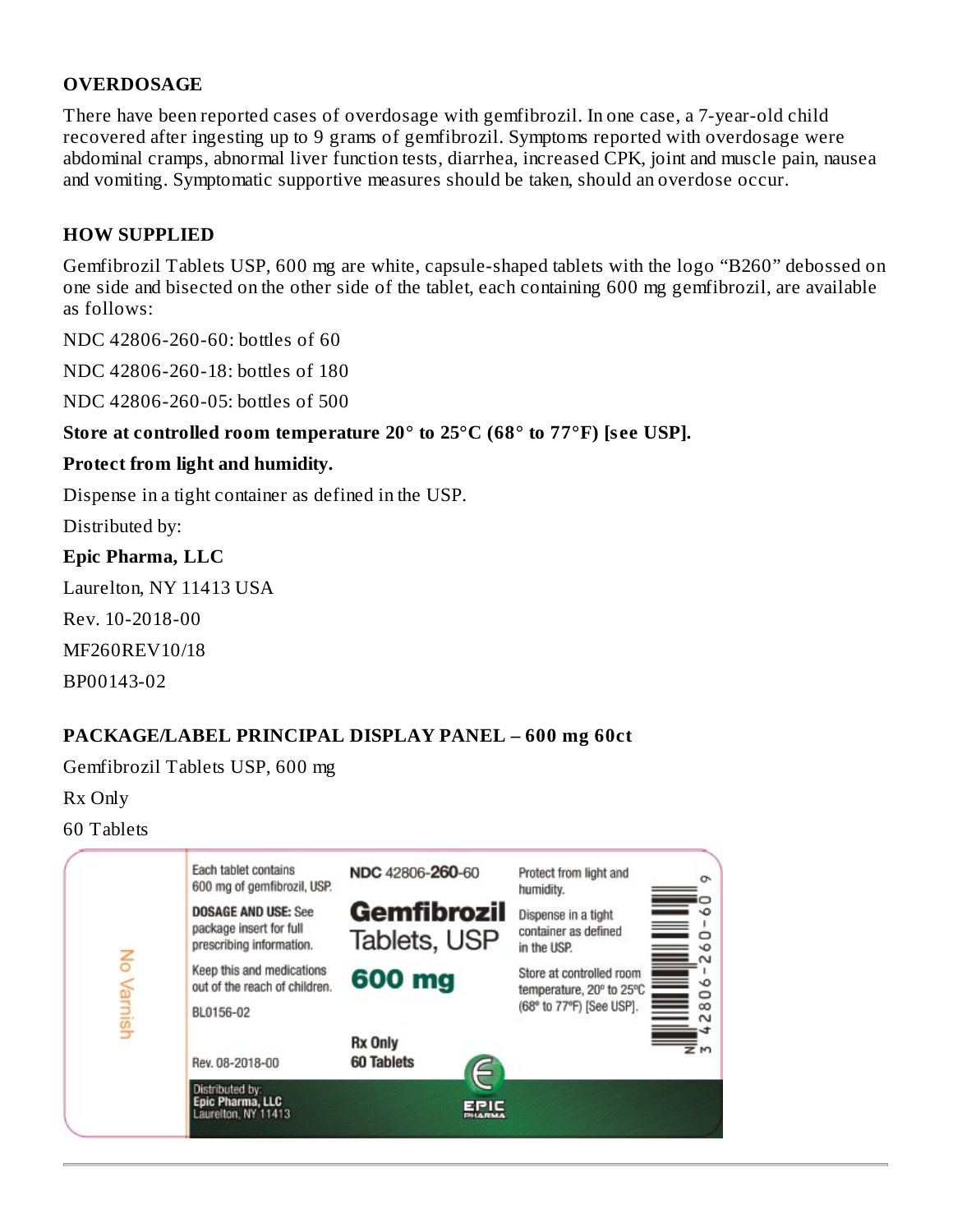|                                                                                        | <b>GEMFIBROZIL</b>                                                                                                                       |                                                    |                                                                |                     |                    |                             |             |                           |  |
|----------------------------------------------------------------------------------------|------------------------------------------------------------------------------------------------------------------------------------------|----------------------------------------------------|----------------------------------------------------------------|---------------------|--------------------|-----------------------------|-------------|---------------------------|--|
|                                                                                        | gemfibrozil tablet                                                                                                                       |                                                    |                                                                |                     |                    |                             |             |                           |  |
|                                                                                        |                                                                                                                                          |                                                    |                                                                |                     |                    |                             |             |                           |  |
|                                                                                        | <b>Product Information</b>                                                                                                               |                                                    |                                                                |                     |                    |                             |             |                           |  |
|                                                                                        | Product Type                                                                                                                             |                                                    | HUMAN PRESCRIPTION DRUG                                        |                     | Item Code (Source) |                             |             | NDC:42806-260             |  |
|                                                                                        | <b>Route of Administration</b>                                                                                                           |                                                    | ORAL                                                           |                     |                    |                             |             |                           |  |
|                                                                                        |                                                                                                                                          |                                                    |                                                                |                     |                    |                             |             |                           |  |
|                                                                                        |                                                                                                                                          |                                                    |                                                                |                     |                    |                             |             |                           |  |
|                                                                                        | <b>Active Ingredient/Active Moiety</b>                                                                                                   |                                                    |                                                                |                     |                    |                             |             |                           |  |
| <b>Ingredient Name</b><br><b>Basis of Strength</b>                                     |                                                                                                                                          |                                                    |                                                                |                     |                    |                             |             | Strength                  |  |
|                                                                                        |                                                                                                                                          |                                                    | GEMFIBROZIL (UNII: Q8X02027X3) (GEMFIBROZIL - UNII:Q8X02027X3) |                     |                    | <b>GEMFIBROZIL</b>          | 600 mg      |                           |  |
|                                                                                        |                                                                                                                                          |                                                    |                                                                |                     |                    |                             |             |                           |  |
|                                                                                        |                                                                                                                                          |                                                    |                                                                |                     |                    |                             |             |                           |  |
|                                                                                        | <b>Inactive Ingredients</b>                                                                                                              |                                                    |                                                                |                     |                    |                             |             |                           |  |
|                                                                                        |                                                                                                                                          |                                                    | <b>Ingredient Name</b>                                         |                     |                    |                             |             | Strength                  |  |
|                                                                                        | <b>CALCIUM STEARATE (UNII: 776 XM70 47L)</b>                                                                                             |                                                    |                                                                |                     |                    |                             |             |                           |  |
|                                                                                        | CARNAUBA WAX (UNII: R12CBM0EIZ)                                                                                                          |                                                    |                                                                |                     |                    |                             |             |                           |  |
|                                                                                        | <b>SILICON DIO XIDE (UNII: ETJ7Z6 XBU4)</b>                                                                                              |                                                    |                                                                |                     |                    |                             |             |                           |  |
|                                                                                        |                                                                                                                                          |                                                    | CROSCARMELLOSE SODIUM (UNII: M28OL1HH48)                       |                     |                    |                             |             |                           |  |
|                                                                                        |                                                                                                                                          |                                                    | HYDROXYPROPYL CELLULOSE (UNII: RFW2ET671P)                     |                     |                    |                             |             |                           |  |
|                                                                                        | CELLULOSE, MICRO CRYSTALLINE (UNII: OP1R32D61U)<br>POLYETHYLENE GLYCOL 3350 (UNII: G2M7P15E5P)                                           |                                                    |                                                                |                     |                    |                             |             |                           |  |
|                                                                                        | POLYVINYL ALCOHOL (UNII: 532B59J990)                                                                                                     |                                                    |                                                                |                     |                    |                             |             |                           |  |
|                                                                                        |                                                                                                                                          |                                                    |                                                                |                     |                    |                             |             |                           |  |
|                                                                                        | STARCH, CORN (UNII: O8232NY3SJ)<br>SO DIUM LAURYL SULFATE (UNII: 368GB5141J)                                                             |                                                    |                                                                |                     |                    |                             |             |                           |  |
|                                                                                        | TALC (UNII: 7SEV7J4R1U)                                                                                                                  |                                                    |                                                                |                     |                    |                             |             |                           |  |
|                                                                                        | TITANIUM DIO XIDE (UNII: 15FIX9 V2JP)                                                                                                    |                                                    |                                                                |                     |                    |                             |             |                           |  |
|                                                                                        |                                                                                                                                          |                                                    |                                                                |                     |                    |                             |             |                           |  |
|                                                                                        |                                                                                                                                          |                                                    |                                                                |                     |                    |                             |             |                           |  |
| <b>Product Characteristics</b>                                                         |                                                                                                                                          |                                                    |                                                                |                     |                    |                             |             |                           |  |
| Color                                                                                  |                                                                                                                                          |                                                    | white                                                          | <b>Score</b>        |                    |                             | 2 pieces    |                           |  |
| <b>Shape</b>                                                                           |                                                                                                                                          |                                                    | <b>OVAL</b>                                                    | <b>Size</b>         |                    | $20 \,\mathrm{mm}$          |             |                           |  |
| Flavor                                                                                 |                                                                                                                                          |                                                    |                                                                | <b>Imprint Code</b> |                    |                             | <b>B260</b> |                           |  |
| <b>Contains</b>                                                                        |                                                                                                                                          |                                                    |                                                                |                     |                    |                             |             |                           |  |
|                                                                                        |                                                                                                                                          |                                                    |                                                                |                     |                    |                             |             |                           |  |
|                                                                                        | Packaging                                                                                                                                |                                                    |                                                                |                     |                    |                             |             |                           |  |
| #                                                                                      | <b>Item Code</b>                                                                                                                         |                                                    | <b>Package Description</b>                                     |                     |                    | <b>Marketing Start Date</b> |             | <b>Marketing End Date</b> |  |
|                                                                                        | 1 NDC:42806-260-60                                                                                                                       |                                                    | 60 in 1 BOTTLE; Type 0: Not a Combination Product              |                     | 03/23/2017         |                             |             |                           |  |
|                                                                                        | 2 NDC:42806-260-18                                                                                                                       | 180 in 1 BOTTLE; Type 0: Not a Combination Product |                                                                |                     | 03/23/2017         |                             |             |                           |  |
| 3 NDC:42806-260-05<br>500 in 1 BOTTLE; Type 0: Not a Combination Product<br>03/23/2017 |                                                                                                                                          |                                                    |                                                                |                     |                    |                             |             |                           |  |
|                                                                                        |                                                                                                                                          |                                                    |                                                                |                     |                    |                             |             |                           |  |
|                                                                                        |                                                                                                                                          |                                                    |                                                                |                     |                    |                             |             |                           |  |
|                                                                                        | <b>Marketing Information</b>                                                                                                             |                                                    |                                                                |                     |                    |                             |             |                           |  |
|                                                                                        | <b>Marketing Category</b><br><b>Application Number or Monograph Citation</b><br><b>Marketing Start Date</b><br><b>Marketing End Date</b> |                                                    |                                                                |                     |                    |                             |             |                           |  |
| <b>ANDA</b>                                                                            |                                                                                                                                          | ANDA078012                                         |                                                                |                     | 03/23/2017         |                             |             |                           |  |
|                                                                                        |                                                                                                                                          |                                                    |                                                                |                     |                    |                             |             |                           |  |